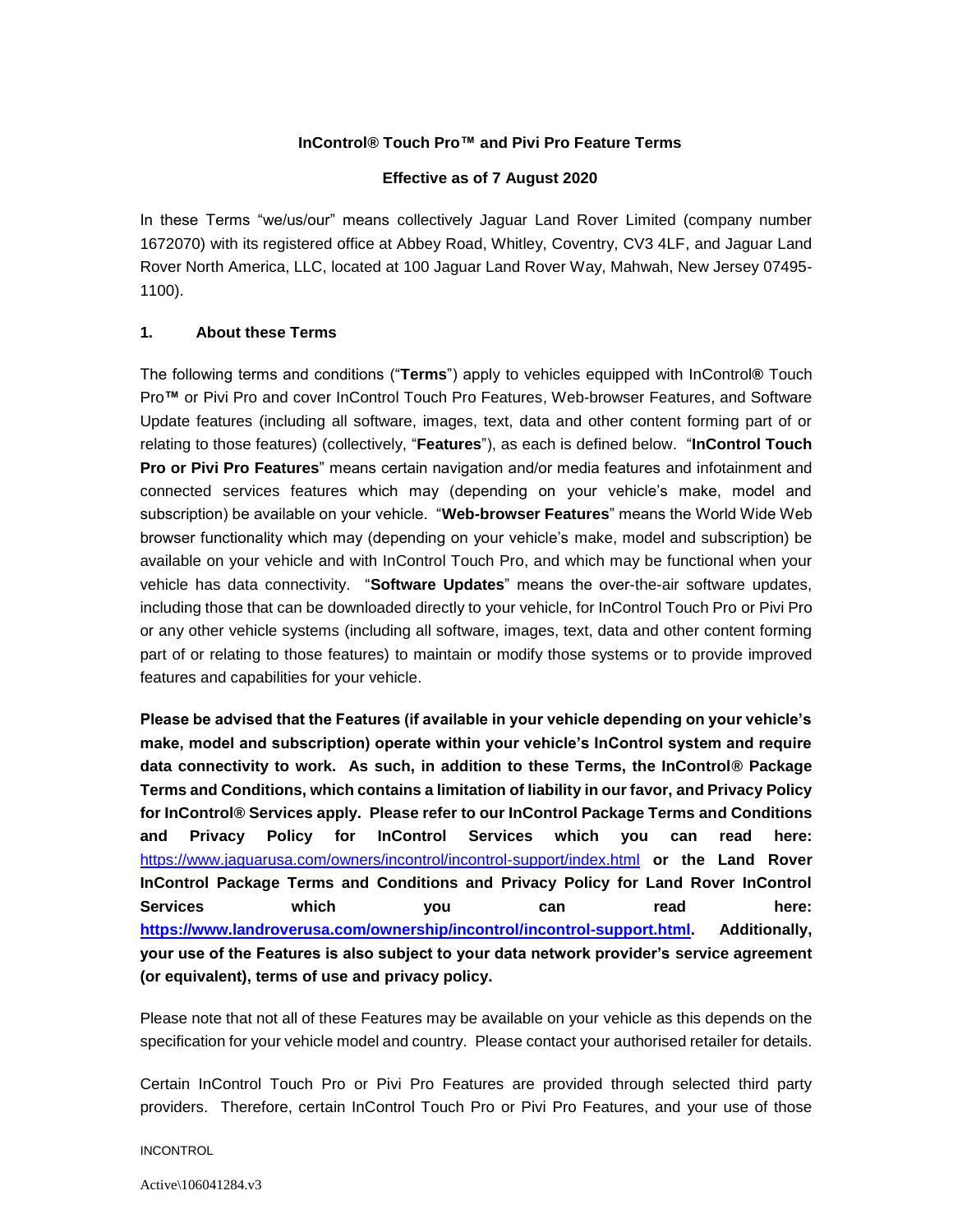Features, are governed by such Feature providers' end user license agreement(s) (or equivalent), terms of use and/or privacy policies (as applicable), including without limitation as follows:

- 1.1 The InControl Touch Pro Feature that provides relevant artist and/or album artwork for a song played through the infotainment system is provided through Gracenote®.<sup>1</sup> By using this Feature, you accept and agree to these Terms and to Gracenote's terms of use, which you can find in the owner handbook.
- 1.2 The InControl Touch Pro Feature that provides connected navigation functionality is provided through HERE Europe B.V. Prior to activating connected navigation in your vehicle, you will be asked to review and accept HERE Europe B.V. terms of use and privacy policy, which you may review in advance here:
	- <https://legal.here.com/terms>
	- <https://legal.here.com/privacy>
- 1.3 For Pivi Pro, third party provider terms apply for navigation and mobile network connectivity (including the Fair Usage Policy), as follows:
	- <https://legal.here.com/terms>
	- <https://legal.here.com/privacy>
	- <https://move.tatacommunications.com/terms-and-conditions>
	- <https://move.tatacommunications.com/policies/privacy>

# IMPORTANT:

l

• Depending on your vehicle specification, you may be able to disable data connectivity and Software Updates. To do so, please go to 'Connectivity Settings' in the 'Settings' menu and select 'OFF' for 'Mobile Data' and 'OFF' for Software Updates. Once you have disabled data connectivity and Software Updates, your vehicle will not transmit any data relating to your use of the Features, and all elements of the Features that require data connectivity will no longer operate. If "Software Updates" are not enabled, the vehicle may not receive the improvements or features they provide.

<sup>1</sup> NOTE: Gracenote is a registered trademark of Gracenote, Inc.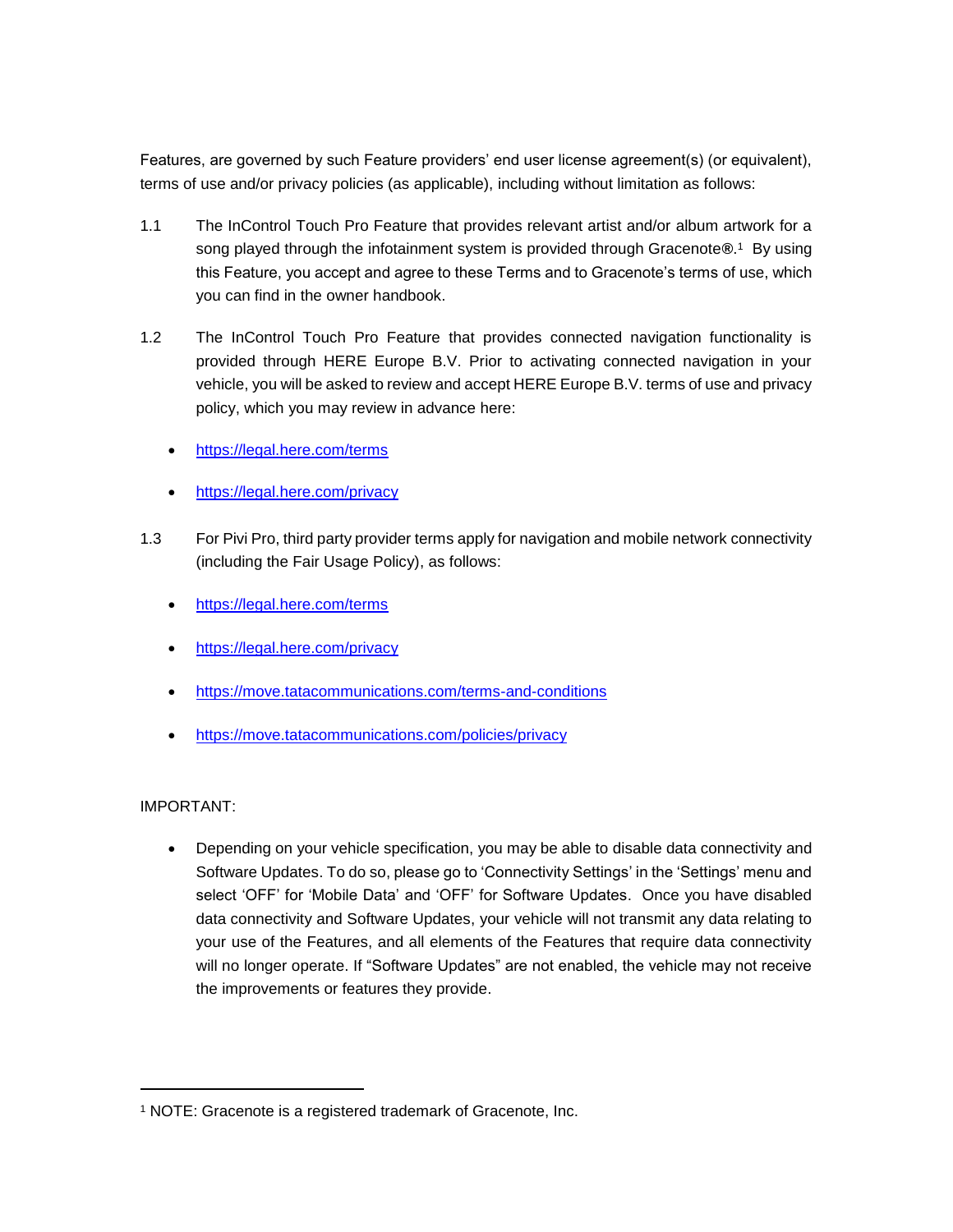- You are responsible for ensuring that any other people you allow to use the vehicle are aware of these Terms and use the Features in accordance with these Terms.
- These Terms also apply to you if you use a vehicle with the Features that is part of a "fleet" even if you did not personally purchase or lease the vehicle or subscribe for the Features. A fleet is a group of vehicles that are maintained, owned or leased by a business or other organization and not by an individual or family. For example, this may include a rental vehicle provided to you by a rental company, a vehicle made available to you by your employer, or a vehicle made available to you by us or our authorized retailers on a temporary loan basis.
- These Terms apply to any access and use of the Features, whether via the factory fitted SIM, inserted SIM or if you connect via a Wi-Fi hotspot.
- We reserve the right, in our sole discretion, to make changes or modifications to these Terms at any time and for any reason. It is your responsibility to periodically review these Terms to stay informed of updates. You must use a device with a web browser to view updates to these Terms, including information about Software Updates.

If you have any questions about these Terms, please contact your authorized retailer. For information about our privacy practices, email us at **[incontrolprivacy@jaguarlandrover.com](mailto:incontrolprivacy@jaguarlandrover.com)**, call us at **1-800-4JAGUAR or 1-800-FIND-4WD,** or send your correspondence to:

**Jaguar Land Rover North America, LLC 100 Jaguar Land Rover Way Mahwah, New Jersey 07495-1100 Attn: Customer Care – Privacy Issues** 

#### **2. SIMs and data charges**

- 2.1 You will need a Subscriber Identity Module card (SIM) and data plan to use certain Features and functionality (for example, Wi-Fi Hotspot, the Web-browser Features and certain Software Update features). The SIM in the vehicle must be fully operational, and the relevant Features or functionality may not work if the SIM is damaged, removed or incorrectly installed. The SIM is either supplied with or built into the vehicle, depending on specification of your vehicle model.
- 2.2 If a SIM is originally supplied with the vehicle and you choose to replace it with another SIM, you will be responsible for all data charges for use of the Features. Removing, replacing or otherwise modifying the SIM, if one was supplied with your vehicle, may disable certain Features, and/or may result in significant data usage charges. We cannot accept any responsibility for death, injury or damage caused by improper removal, replacement or modification of a Personal SIM, and you will be held responsible for any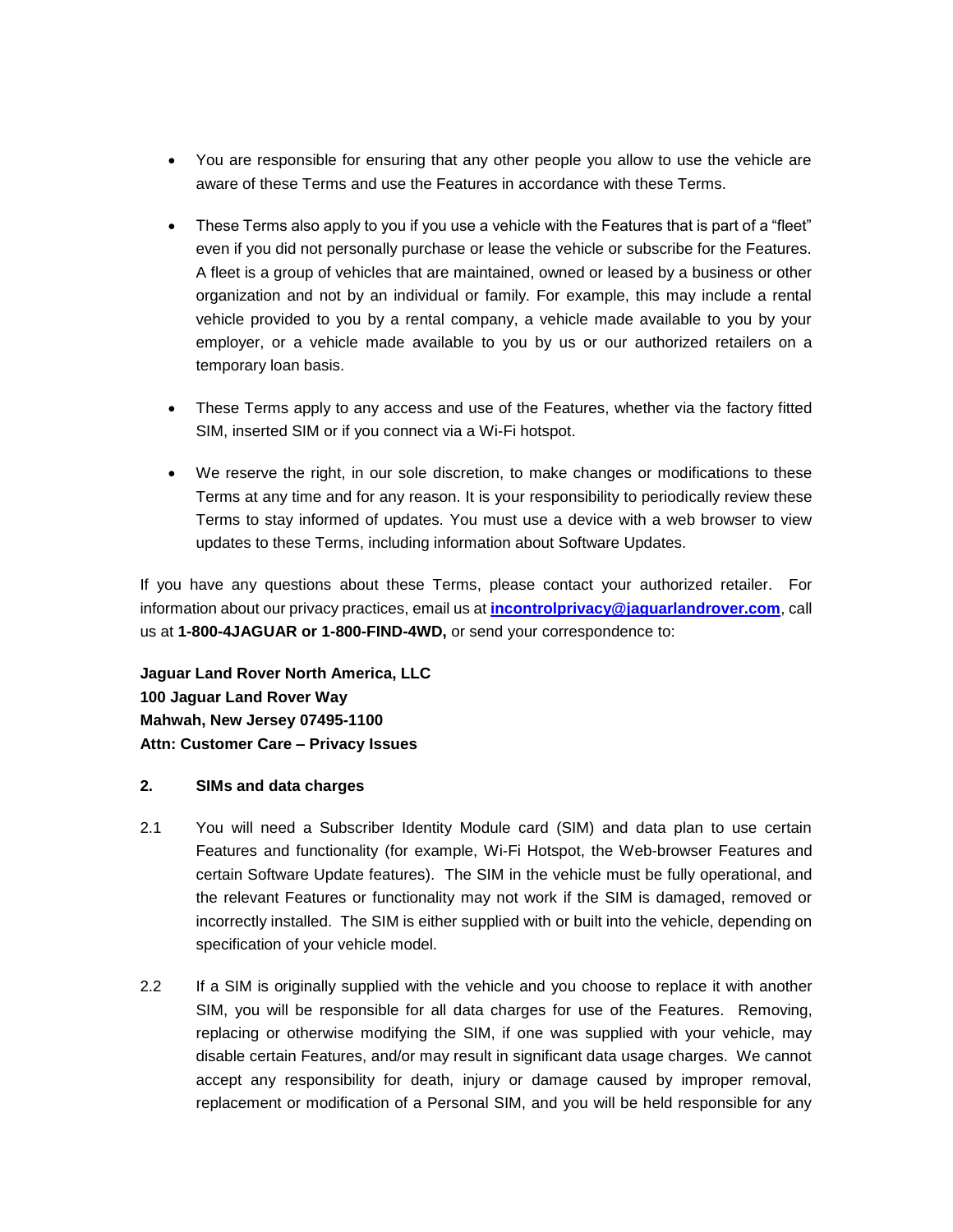and all damages, liabilities, costs (including costs of InControl Touch Pro or Pivi Pro Features), expenses and risk caused thereby.

- 2.3 You are responsible for all network provider and data plan charges relating to any retail data plan for your SIM and use of the Features (after any initial free trial period or inclusive data plan where applicable). This may include any network provider charges for international data roaming. Further details on any initial free trial period or inclusive data plan that may be available on your vehicle can be found in your Jaguar Land Rover InControl Package Terms and Conditions. The Connectivity settings on the vehicle allow you to enable or disable mobile data connectivity for your data plan – please check these settings if you wish to avoid international data roaming charges. Software Updates will not be affected.
- 2.4 If you have supplied your own SIM, you should remove it if you no longer own or use the vehicle. If you do not, you will continue to be responsible for data charges (if any) for use of the Features on the vehicle.
- 2.5 Transmission of data via the factory installed SIM takes place across mobile telecommunications networks which are provided and managed by our selected provider of mobile network operator services ("MNO Service Provider"), either directly or through a locally licensed provider with whom the MNO Service Provider has a contractual arrangement. The MNO Service Provider acts as the telecommunications service provider for the Features. You will be required to accept their terms and conditions for use of the mobile telecommunications networks. For InControl Touch Pro this means the network provider terms and conditions you accept when registering and activating a SIM in the vehicle's SIM card slot. For Pivi Pro this means the network provider terms and conditions in clause 1 above.

# **3. User accounts and subscriptions**

- 3.1 To use certain Features and functionality you will first need (a) an active data connection in the vehicle, (b) to set up an account (for example, an InControl account or a Touch Pro navigation account) and (c) a current subscription (a subscription is your right to access and use a connected Feature for a certain period of time). To use certain functionality of the navigation Feature, you will also have to review and accept HERE Europe B.V. terms of use and privacy policy.
- 3.2 An initial subscription period is included when the vehicle or option pack is originally purchased. To continue using the relevant Feature after its initial subscription period, you will need to renew your subscription and pay the applicable renewal charges. Further information about the initial subscription and how to renew can be obtained from your authorized retailer.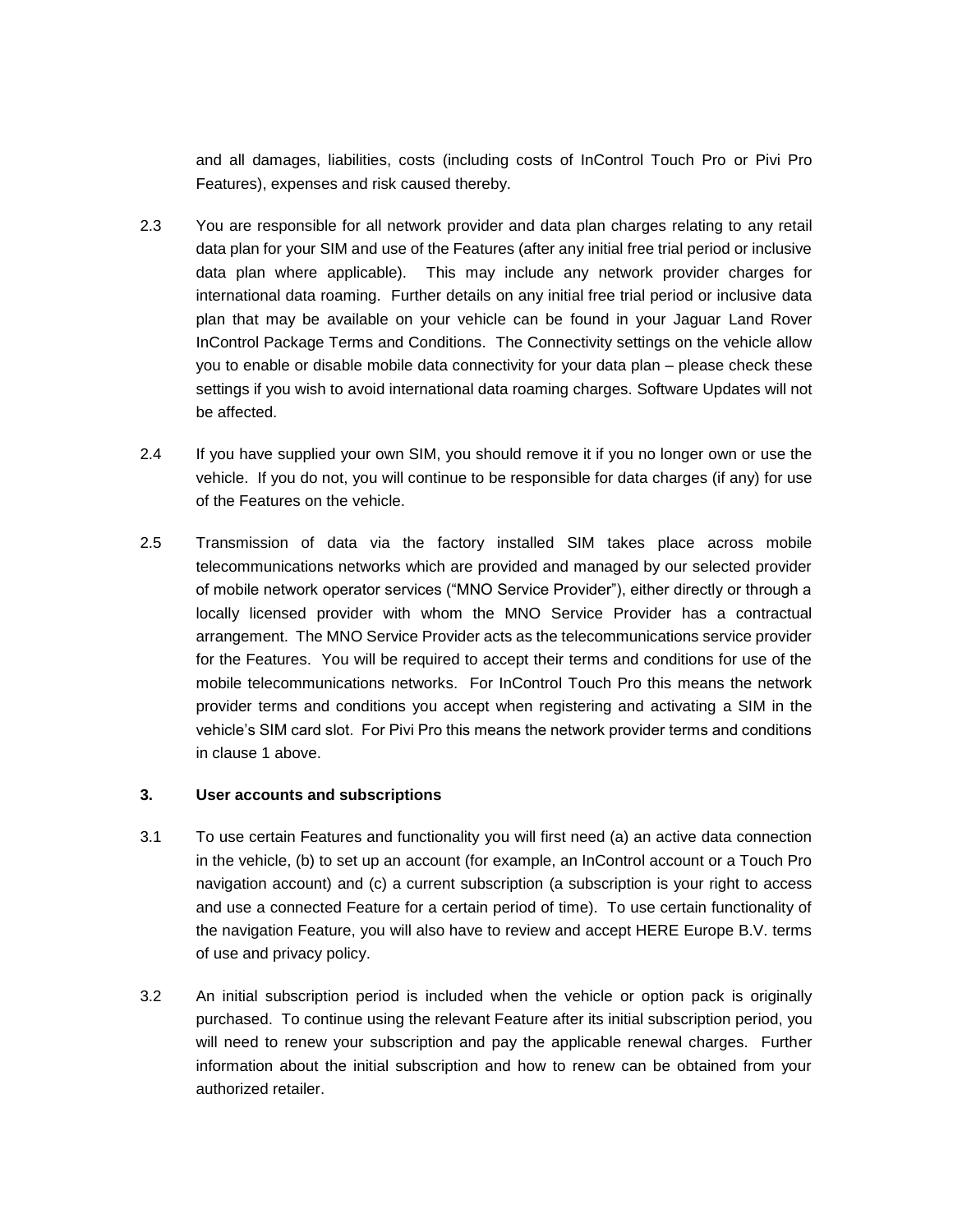- 3.3 You are responsible for cancelling your account subscription if you no longer own or use your vehicle (for example, if you sell the vehicle, your lease expires, or the vehicle is lost or stolen). You should remove your profile and account from the vehicle, delete your account and disable mobile data in the vehicle's Connectivity settings.
- 3.4 You are responsible for keeping your account and information accurate and up-to-date, and keeping your log-in details secure and confidential. Unless we are at fault, we cannot be held responsible for any unauthorized access to and use of your account or the Features.
- 3.5 Following the expiry of your subscription, we may delete all records and data in our possession or control relating to you without liability to you.

# **4. Software Updates**

- 4.1 InControl Touch Pro and Pivi Pro incorporates software that provides navigation, infotainment, Bluetooth and other functionality. Software Updates may update InControl Touch Pro and Pivi Pro software, as well as software that is relevant to other vehicle systems that control vehicle functions (e.g., cameras, battery performance, etc.).
- 4.2 Depending on your vehicle specification, from time to time we will provide Software Updates for your vehicle. Depending on the type of Software Update and your vehicle specification, Software Updates may be downloaded and installed automatically, or you may have the option to re-schedule or decline the update. You can manage Software Updates and find further Information via the Software Updates settings in the vehicle. The software and Software Updates are installed by Jaguar Land Rover, and you can contact us with any questions as set forth in clause 1.3 of these Terms.
- 4.3 Nothing in these Terms will obligate us to make a Software Update available for your vehicle or prevent us from charging an additional fee for a Software Update. One or more features, functionality, or services incorporated into a Software Update may require a separate fee paid by you, or payment of a subscription fee by you, in order to operate. If there is an additional fee for a Software Update, you will be notified of any such fee at or prior to the time when you can choose to accept or decline such Software Update, provided, however, that if you accept such Software Update, then you are responsible for the payment of any such additional fee. Nothing in these Terms will obligate us to notify you of a Software Update if there is no additional fee for such Software Update.
- 4.4 By proceeding, you are acknowledging and agreeing to the following important terms for Software Updates:
	- (a) Depending on your vehicle specification, Software Updates will be sent to the vehicle using the built in SIM, a SIM inserted into your SIM card slot, or a Wi-Fi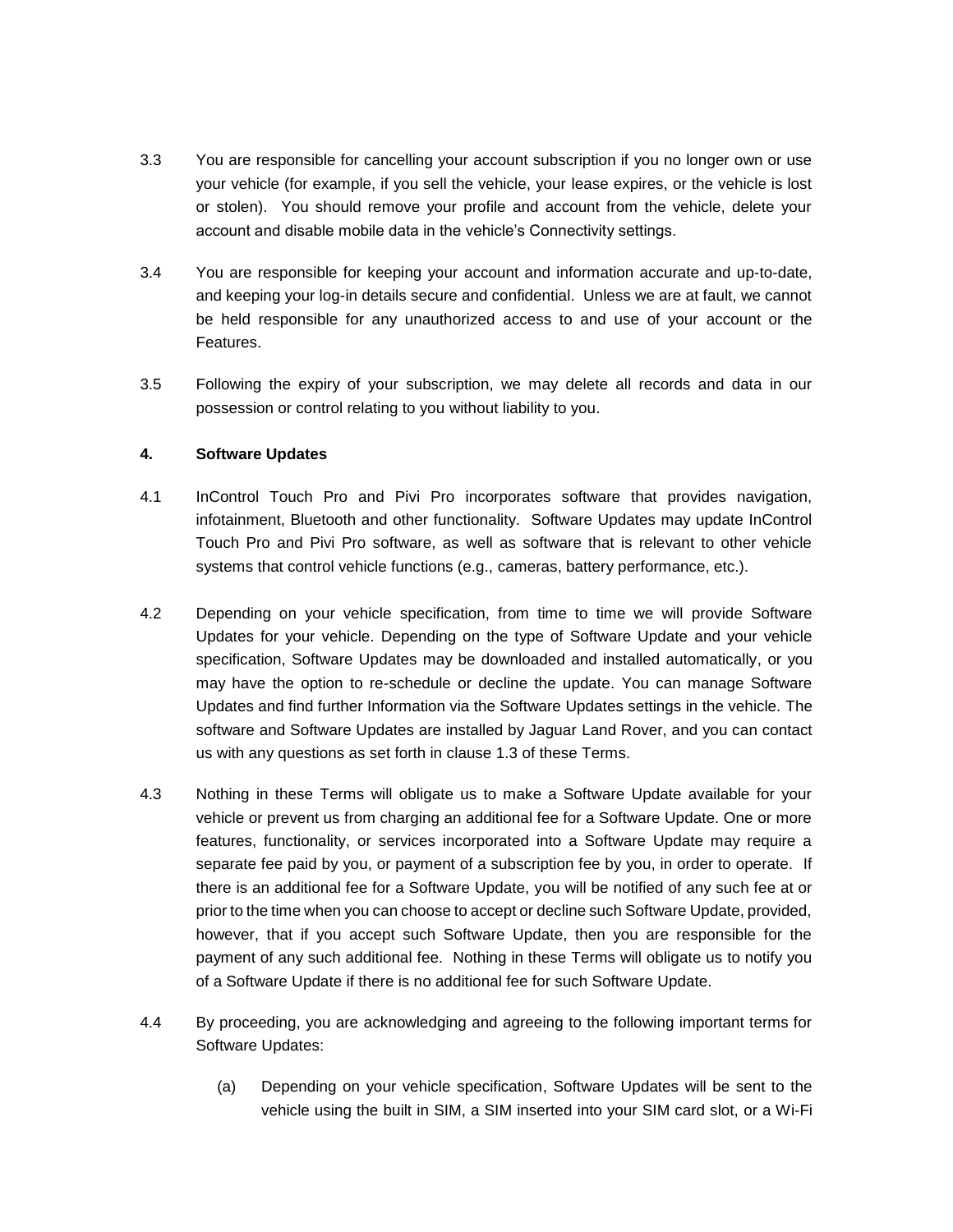connection where available. Please note that Software Updates downloaded using any SIM not built into the vehicle from the factory may incur additional charges to your applicable data plan. Some types of Software Updates will be sent via the vehicle's telematics unit and SIM and will not incur charges to your SIM data plan.

- (b) During the installation of some types of Software Updates, some or all InControl Services, including. for example, the SOS Emergency Call, the Optimized Assistance, and Stolen Vehicle Locator service, and some features of the InControl Remote App may be temporarily disabled. You should select installation of those Software Updates only when you do not need to drive the vehicle or access the InControl Services, and when the vehicle is parked in a safe and secure location.
- (c) Software Updates may not install correctly and may permanently or temporarily disable your InControl Touch Pro or other vehicle system, if your vehicle has any third party, non-standard software or hardware installed on your vehicle. You will be responsible for any damage caused as a result of any third party non-standard software or hardware installed on your vehicle.
- (d) Software Updates will overwrite current software on the vehicle. This may also apply to any third party, non-standard software on the vehicle.
- (e) If you have any questions or issues relating to Software Updates, please contact your local authorized retailer or us at **[incontrolprivacy@jaguarlandrover.com](mailto:incontrolprivacy@jaguarlandrover.com)**.
- 4.5 If you have a fleet vehicle, please be aware that the fleet owner may have terms and conditions, policies, and/or procedures that may affect your use of Software Updates. It is your responsibility to check with the fleet owner about use of Software Updates on your fleet vehicle and abide by those terms and conditions, policies, and/or procedures, as applicable.
- 4.6 In order to provide you with a Software Update, we may collect and process data from your vehicle such as Vehicle Identification Number and location information. Such data will generally be used for the purpose of determining availability and/or your eligibility for a Software Update or will otherwise be detailed as part of a release.

#### **5. Third party content and services**

5.1 Pivi Pro and InControl Touch Pro enable you to access certain third party content and services via the Features on your vehicle (for example, "Live" Features on InControl Touch Pro). We have selected and make available access to this third party content and services to benefit our customers. **"Live Features"** means, depending on your Vehicle's make,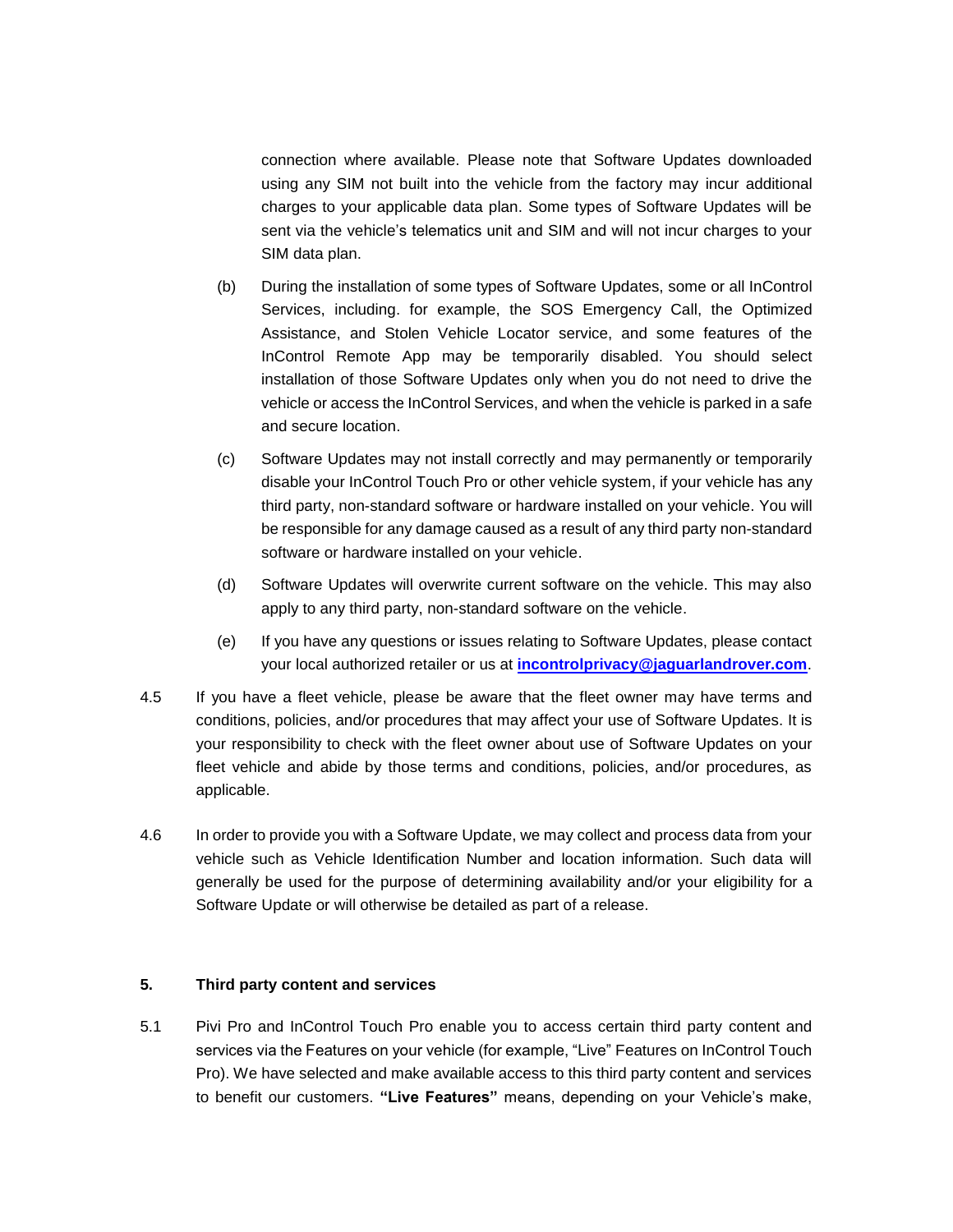model and subscription, the features that are available via the "Live" service, including all software, applications, functionality, images, text, data and other content forming part of or relating to those features. For clarity, Live Features require a Trial Plan or Data Plan, as applicable, to operate.

- 5.2 Third party content and services are provided by our selected third party providers. Third party content and services may be subject to the relevant third party provider's terms and conditions and privacy policies (which are separate to these Terms). Where applicable, you will need to read and accept them in order to access and use that third party content and services. For example, to use social media features you will need your own account with the relevant social media provider and to accept their terms and privacy policies.
- 5.3 We are not responsible for any arrangements or agreements made between you and the third party content and services providers and they are entered into at your sole risk and expense. For example, you are responsible for payment of any charges for third party apps that you choose to download or subscribe to.
- 5.4 The choice of third party content and services available for your vehicle may be subject to change from time to time. We reserve the right to change, suspend, remove, or disable access to any third party content and services at any time without notice.
- 5.5 From time to time we may make available updates for third party content and services which may require you to accept the third party's new or updated terms and conditions and privacy policies.

# **6. Use of the Features**

- 6.1 **Driving while distracted can result in loss of vehicle control. Do not operate, adjust or view the navigation or multimedia systems under conditions that will affect your safety or the safety of others. Only use the Web-browser Features, InControl Touch Pro or Pivi Pro Features, mobile phones, and other devices, even with voice commands, when it is safe to do so.**
- 6.2 We make the Features available only for private domestic use or internal use by your business in connection with the vehicle. The Features must only be used for their intended purpose and not for re-sale. You must not and must not permit anyone else to use the Features in any way which:
	- (a) is unlawful, prohibited or restricted in any country in which you intend to use or are using the Features (for example, where use of safety camera location information is not permitted);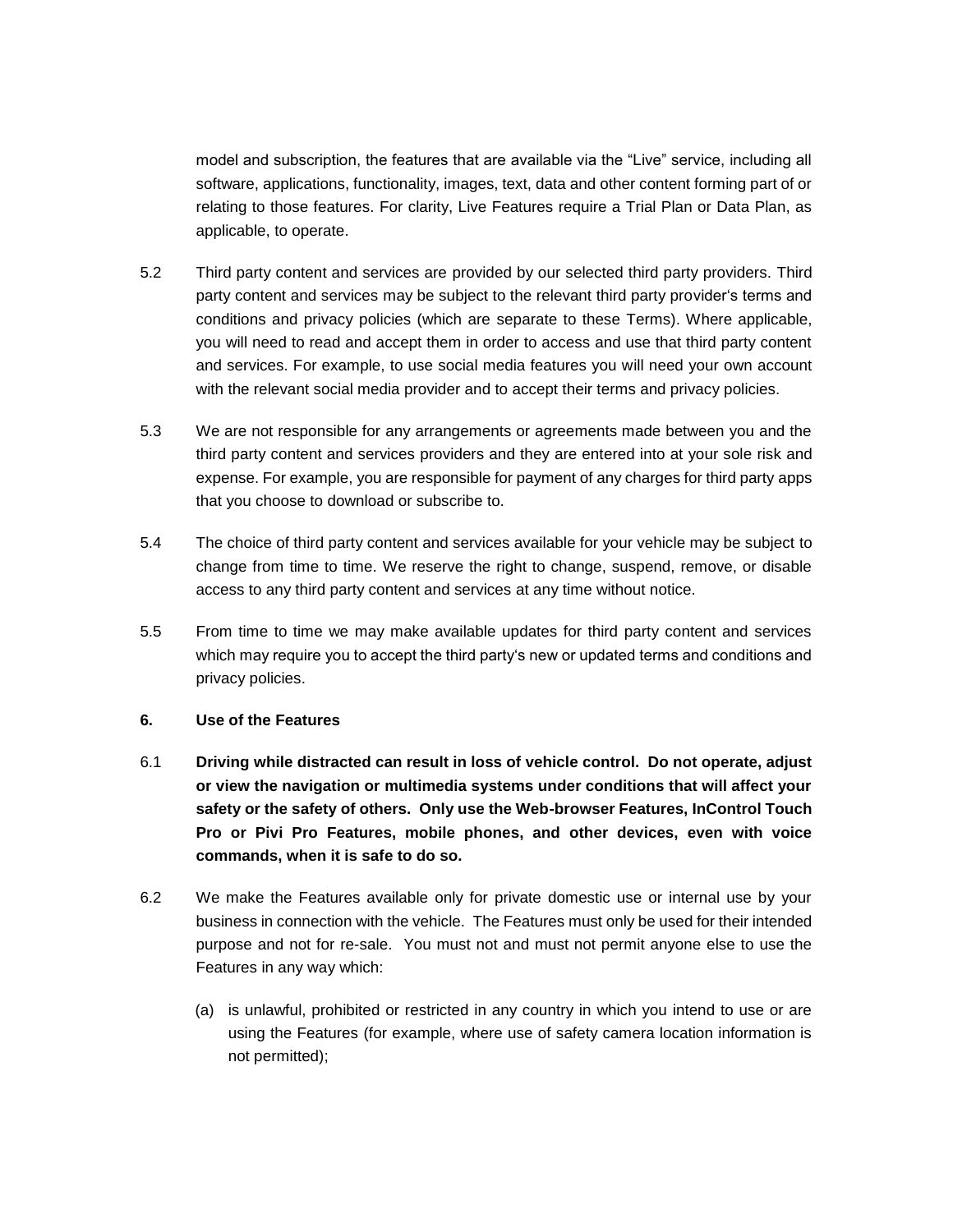- (b) is unsafe or which puts your own, your passengers' or any other person's safety at risk;
- (c) causes harm to the vehicle, any data, software, device, computer systems or networks;
- (d) is not authorized by us and/or the third party provider(s), or which infringes any intellectual property rights.
- 6.3 In addition to the conditions in clause 6.2, you must not use the Web-browser Features:
	- (a) in any way that could or does damage, disable, overburden, impair or compromise our, or the network provider's systems or security or interfere with other network users; or
	- (b) for any peer to peer file sharing ("P2P"), bit torrent, or proxy server network, spamming, the sending of bulk unsolicited e-mails or commercial messages, maintaining any form of email server, or in any way which involves providing any service that allows access to a public IP or internet address.
- 6.4 You are responsible for complying with all applicable traffic laws and good driving practice in relation to your use of the Features.
- 6.5 We endeavour to ensure that the Features are available and operate correctly, but we cannot guarantee that the Features (or any of their functions) will be error free or continuously available, or permitted to use under local laws in all countries. For example, when using the Web-browser Features some websites may not display or operate correctly via the vehicle screen.
- 6.6 The availability and functionality of some aspects of the Features are dependent on mobile network coverage and other factors which are outside of our control. For example, network connectivity may be unavailable depending on your location and/or network availability. In addition, the Features may be subject to occasional disruption or downtime due to essential maintenance or modifications but we will always try to minimise any unavailability this causes.
- 6.7 We cannot guarantee that Feature data or content (e.g. maps, safety cameras, speed limits or traffic data) is accurate, complete or up-to-date. This is provided for your convenience but you remain responsible for complying with traffic laws including road signs and speed limits. If Feature data or content ever conflicts with traffic laws and/or good driving practices, ignore such Feature data and/or content and comply with the applicable traffic law(s) and/or good driving practice(s).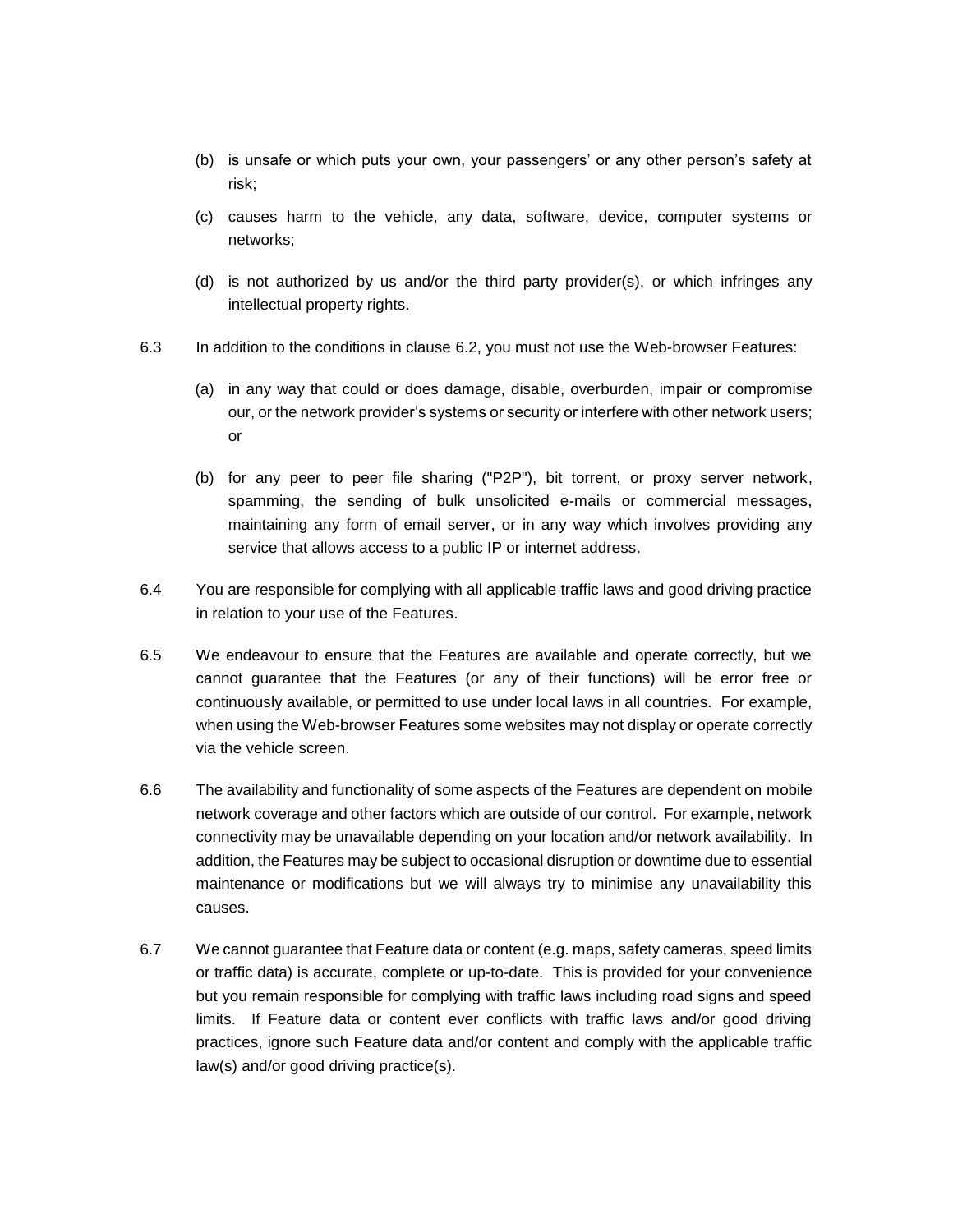- 6.8 We reserve the right to change, suspend, remove, or disable access to any Features or functionality at any time without notice. For example, this may be necessary to perform essential maintenance on the systems that operate the Features, for security reasons, if required by law, or if we no longer make particular Features or functionality available in your country or to our customers generally.
- 6.9 It is your responsibility to delete all personal information, content and other data that you may have stored on your vehicle, to the extent permitted by the Features and vehicle equipment, before you transfer ownership of your vehicle or return a rental or leased vehicle to its primary owner. For example, you can delete your favourites, browsing history and any cookies stored by the web browser using the web browser settings.
- 6.10 We are not responsible for any third party websites, content or data you choose to access on the internet using the Web-browser Features and you do so at your own risk. Those websites may use cookies or similar devices. You are advised to read and ensure you are happy with any terms and conditions, privacy policies and cookies policies for third party websites you visit.
- 6.11 Use of certain Features (for example, the Web-browser Features) may be restricted while the vehicle is moving.
- 6.12 For InControl Touch Pro, Wi -Fi Hotspot connectivity will not be available whilst any of the SOS Emergency Call, Optimized Jaguar Assistance / Optimized Land Rover Assistance roadside services or InControl Secure Tracker/ Secure Tracker Pro services are in use. Wi-Fi Hotspot connectivity may also be unavailable for thirty minutes from the end of a SOS Emergency call and Optimized Jaguar Assistance / Optimized Land Rover Assistance call or while an active InControl Secure Tracker/ Secure Tracker Pro case is open.

# **7. Data usage and privacy**

7.1 The data usage and privacy aspects of the Features, which include a limitation of liability in our favor, are governed by the Privacy Policy for InControl Services, which you can review here: [https://incontrol.jaguar.com/jaguar-portal-owner-web/about/privacy](https://incontrol.jaguar.com/jaguar-portal-owner-web/about/privacy-policy/USA)[policy/USA](https://incontrol.jaguar.com/jaguar-portal-owner-web/about/privacy-policy/USA) or [https://incontrol.landrover.com/jlr-portal-owner-web/about/privacy](https://incontrol.landrover.com/jlr-portal-owner-web/about/privacy-policy/USA)[policy/USA.](https://incontrol.landrover.com/jlr-portal-owner-web/about/privacy-policy/USA) Please read the Privacy Policy carefully.

# **8. Termination or suspension**

8.1 You can choose to stop using the Features at any time. However, depending on your vehicle specification, certain Software Updates may remain enabled. To disable mobile data services, please go to 'Connectivity Settings' in the 'Settings' menu and select 'OFF' for 'Mobile Data'.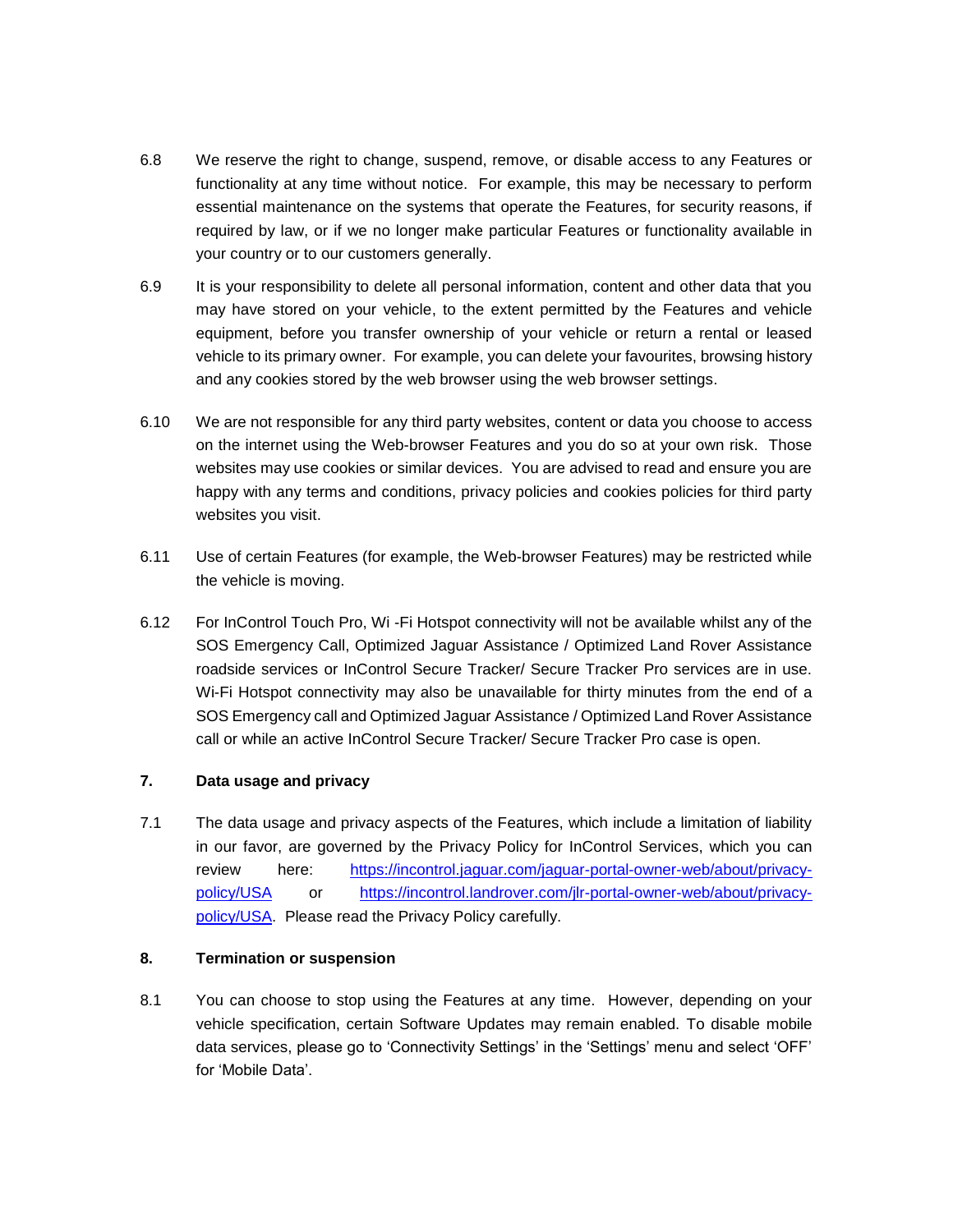8.2 If you fail to comply with these Terms we may immediately terminate or suspend your account(s), subscription(s) and/or access to or functionality of the Features without prior notice to you.

#### **9. Other important terms**

- 9.1 We may make changes to the Features and/or these Terms from time to time as a result of: a change to our Feature providers, their services or their terms and conditions; a regulatory change or a change in law; improvements or modifications to the Features; and/or changes in our privacy practices and use of data in connection with the Features. We will always try to ensure that any changes are not to your material disadvantage. Depending on the change, you may not be able to use the relevant Features until you have installed a software update and/or accepted any new terms and conditions that may apply.
- 9.2 If we have to contact you, we will do so using the contact details you provide on your account or, if you have no account, the details you provided to the authorized retailer from whom you purchased your vehicle.
- 9.3 You will not be a third party beneficiary of any agreement between us and the Feature providers.
- 9.4 All intellectual property rights in the Features are owned by or licensed to us or our Feature providers. The rights to use the Features are licensed (not sold) to you, and you have no rights in or to them except in accordance with these Terms.
- 9.5 You may only transfer your rights or your obligations under these Terms to another person if we agree in writing. We may transfer our rights and obligations under these Terms but this will not affect your rights under these Terms.
- 9.6 These Terms shall apply to your use of the Features, and will continue to apply until you cease to use the Features.
- 9.7 Each of the clauses in these Terms operates separately. If any court or relevant authority decides that any of them are unlawful or unenforceable, the remaining clauses will remain in full force and effect.
- 9.8 If we fail to insist that you perform any of your obligations under these Terms, or if we do not enforce our rights against you, or if we delay in doing so, that will not mean that we have waived our rights against you and will not mean that you do not have to comply with those obligations. If we do waive breach of these Terms by you, we will only do so in writing, and that will not mean that we will automatically waive any later breach by you.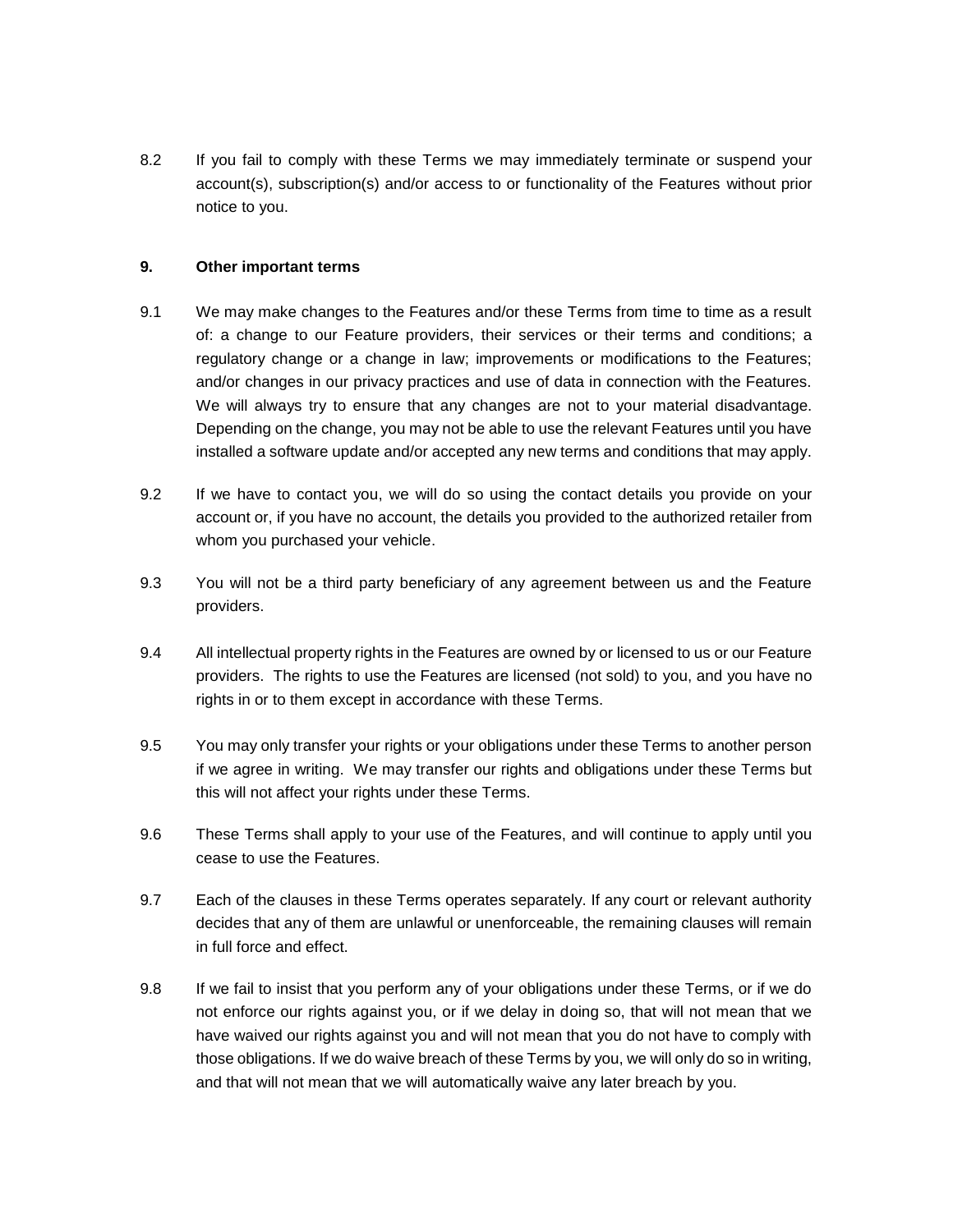#### **10. Governing Law and Dispute Resolution**

- 10.1 If you are a consumer, please note that this contract between you and us is governed by New Jersey law. This means that any dispute or claim arising out of or in connection with these Terms will be governed by New Jersey law, without giving effect to principles of conflicts of laws.
- 10.2 If you are a business customer, these Terms, their subject matter and their formation (and any non-contractual disputes or claims) are governed by New Jersey law. We both agree to the exclusive jurisdiction of the federal and state courts of New Jersey located in (or closest to, if federal) Bergen County.
- 10.3 YOU AND WE AGREE THAT IN THE EVENT OF ANY DISPUTES BETWEEN US, WE WILL FIRST TRY TO RESOLVE IT BY TALKING WITH EACH OTHER. IF WE ARE UNSUCCESSFUL IN RESOLVING OUR DISPUTES IN THIS MANNER WITHIN A REASONABLE TIME PERIOD, YOU AGREE THAT, TO THE FULLEST EXTENT PROVIDED BY LAW:

(a) ANY CONTROVERSY OR CLAIM, WHETHER SEEKING LEGAL OR EQUITABLE RELIEF OF ANY KIND TO THE EXTENT PERMITTED BY LAW, ARISING OUT OF OR RELATING TO THESE TERMS OF SERVICE, OR TO ANY PRODUCT OR SERVICE PROVIDED UNDER OR IN CONNECTION WITH THESE TERMS OF SERVICE, WILL BE SETTLED BY INDEPENDENT ARBITRATION INVOLVING A NEUTRAL ARBITRATOR AND ADMINISTERED BY THE AMERICAN ARBITRATION ASSOCIATION ("AAA") UNDER THE AAA'S CONSUMER ARBITRATION RULES AND SUPPLEMENTARY PROCEDURES FOR CONSUMER-RELATED DISPUTES (THE "AAA RULES"), AS MODIFIED BY THESE TERMS OF SERVICE, WHICH ARE AVAILABLE AT [HTTPS://WWW.ADR.ORG/ACTIVE-RULES.](https://www.adr.org/active-rules) UNLESS YOU AND WE AGREE OTHERWISE, THE ARBITRATION WILL BE CONDUCTED IN THE COUNTY WHERE YOU RESIDE. AAA RULES AND FEE INFORMATION ARE AVAILABLE FROM US OR THE AAA. IF YOUR CLAIM FOR DAMAGES DOES NOT EXCEED \$75,000, WE WILL PAY ALL SUCH FEES, UNLESS THE ARBITRATOR FINDS THAT EITHER THE SUBSTANCE OF YOUR CLAIM OR THE RELIEF SOUGHT IN YOUR DEMAND FOR ARBITRATION WAS FRIVOLOUS OR WAS BROUGHT FOR AN IMPROPER PURPOSE. ARBITRATION IS NOT A COURT PROCEEDING. THE RULES OF ARBITARATION DIFFER FROM THE RULES OF COURT. THERE IS NO JUDGE OR JURY IN AN ARBITRATION PROCEEDING;

(b) EVEN IF APPLICABLE LAW PERMITS CLASS ACTIONS OR CLASS ARBITRATIONS, YOU EXPRESSLY WAIVE ANY RIGHT TO PURSUE ON A CLASS BASIS ANY SUCH CONTROVERSY OR CLAIM AGAINST US; ANY OF OUR SERVICE PROVIDERS; OR ANY OF OUR RESPECTIVE AFFILIATES, OFFICERS, DIRECTORS, AGENTS,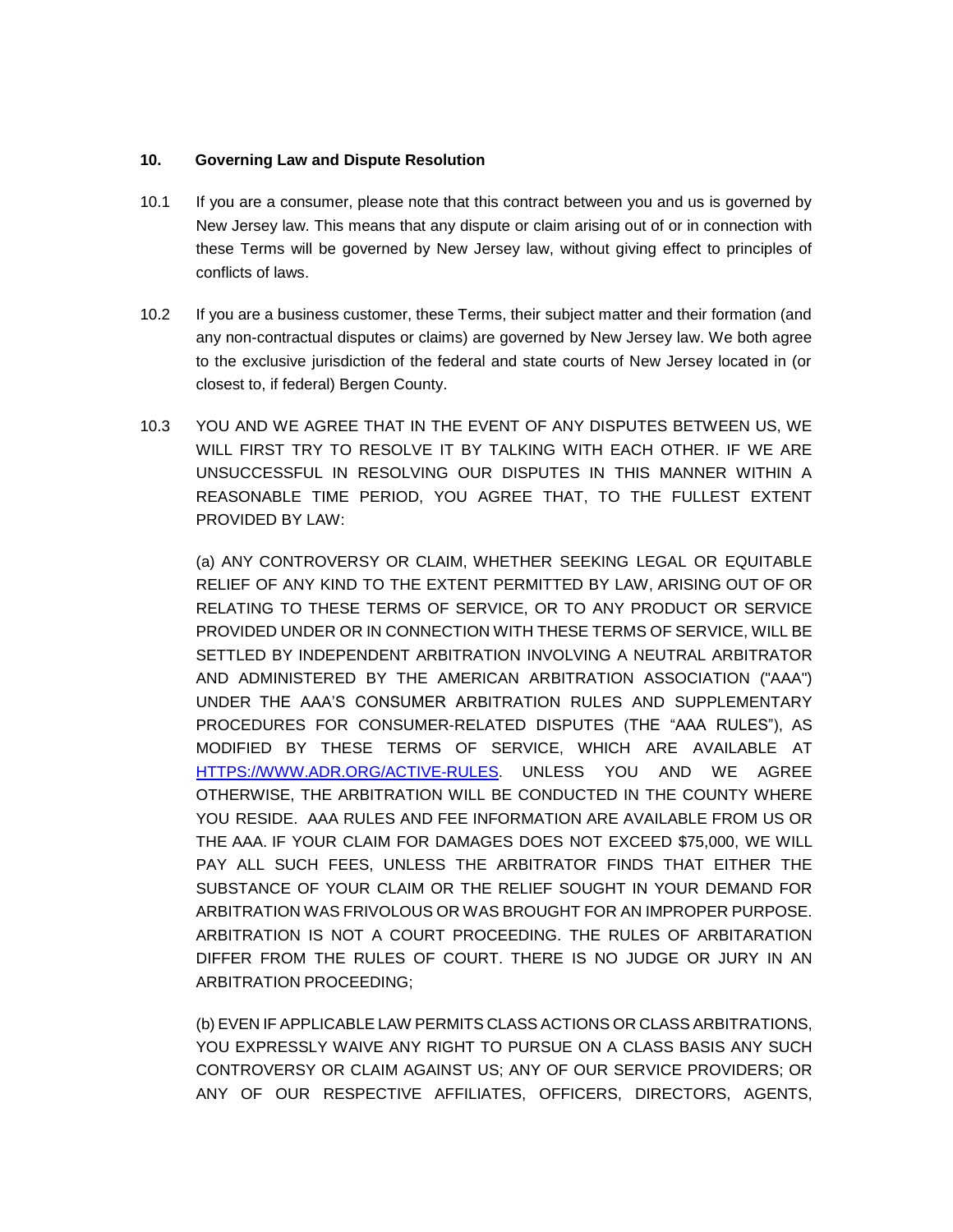PARTNERS, LICENSORS, EMPLOYEES OR PREDECESSORS IN INTEREST. IF MULTIPLE CLAIMS ARE JOINED IN ONE ACTION, SOME OF WHICH WOULD NOT BE SUBJECT TO ARBITRATION, THE LATTER CLAIMS MUST BE STAYED UNTIL ANY CLAIMS IN THAT ACTION THAT ARE SUBJECT TO ARBITRATION HAVE BEEN RESOLVED. IF CLAIMS ARE ASSERTED AGAINST MULTIPLE PARTIES, SOME OF WHOM ARE NOT REQUIRED TO ARBITRATE, THE CLAIMS SUBJECT TO ARBITRATION MUST BE SEVERED. HOWEVER, YOU RETAIN YOUR RIGHT TO FILE A COMPLAINT WITH ANY REGULATORY AGENCY OR COMMISSION;

(c) NO ARBITRATOR HAS AUTHORITY TO AWARD RELIEF IN EXCESS OF WHAT THESE TERMS OF SERVICE PROVIDE, OR TO ORDER CONSOLIDATION OR CLASS ARBITRATION, EXCEPT THAT AN ARBITRATOR DECIDING A CLAIM ARISING OUT OF OR RELATING TO A PRIOR AGREEMENT MAY GRANT AS MUCH SUBSTANTIVE RELIEF ON A NON-CLASS BASIS AS SUCH PRIOR AGREEMENT WOULD PERMIT. IN ALL ARBITRATIONS, THE ARBITRATOR MUST GIVE EFFECT TO APPLICABLE STATUTES OF LIMITATIONS AND WILL DECIDE WHETHER AN ISSUE IS ARBITRABLE OR NOT. IF YOUR CLAIM FOR DAMAGES DOES NOT EXCEED \$75,000, WE WILL PAY ALL SUCH FEES, UNLESS THE ARBITRATOR FINDS THAT EITHER THE SUBSTANCE OF YOUR CLAIM OR THE RELIEF SOUGHT IN YOUR DEMAND FOR ARBITRATION WAS FRIVOLOUS OR WAS BROUGHT FOR AN IMPROPER PURPOSE. IN A LARGE/COMPLEX CASE ARBITRATION, THE ARBITRATORS MUST ALSO APPLY THE FEDERAL RULES OF EVIDENCE AND THE LOSING PARTY MAY HAVE THE AWARD REVIEWED BY A REVIEW PANEL CONSISTING OF THREE (3) ARBITRATORS; AND

(d) NOTWITHSTANDING ANY CHOICE OF LAW OR OTHER PROVISION IN THE TERMS, THE PARTIES AGREE AND ACKNOWLEDGE THAT THIS ARBITRATION AGREEMENT EVIDENCES A TRANSACTION INVOLVING INTERSTATE COMMERCE AND THAT THE FEDERAL ARBITRATION ACT, 9 U.S.C. § 1 *ET SEQ.* ("FAA"), WILL GOVERN ITS INTERPRETATION AND ENFORCEMENT AND PROCEEDINGS PURSUANT THERETO. IT IS THE INTENT OF THE PARTIES THAT THE FAA AND APPLICABLE AAA RULES SHALL PREEMPT ALL STATE LAWS TO THE FULLEST EXTENT PERMITTED BY LAW. IF THE FAA AND AAA RULES ARE FOUND TO NOT APPLY TO ANY ISSUE THAT ARISES UNDER THIS ARBITRATION AGREEMENT OR THE ENFORCEMENT THEREOF, THEN THAT ISSUE SHALL BE RESOLVED UNDER THE LAWS OF THE STATE OF NEW JERSEY; AND

(e) IF ANY PORTION OF THIS ARBITRATION AGREEMENT IS FOUND TO BE UNENFORCEABLE OR UNLAWFUL FOR ANY REASON, THE UNENFORCEABLE OR UNLAWFUL PROVISION SHALL BE SEVERED FROM THESE TERMS AND SEVERANCE OF THE UNENFORCEABLE OR UNLAWFUL PROVISION SHALL HAVE NO IMPACT WHATSOEVER ON THE REMAINDER OF THE ARBITRATION AGREEMENT. IN THE EVENT THE FOREGOING ARBITRATION REQUIREMENTS DO